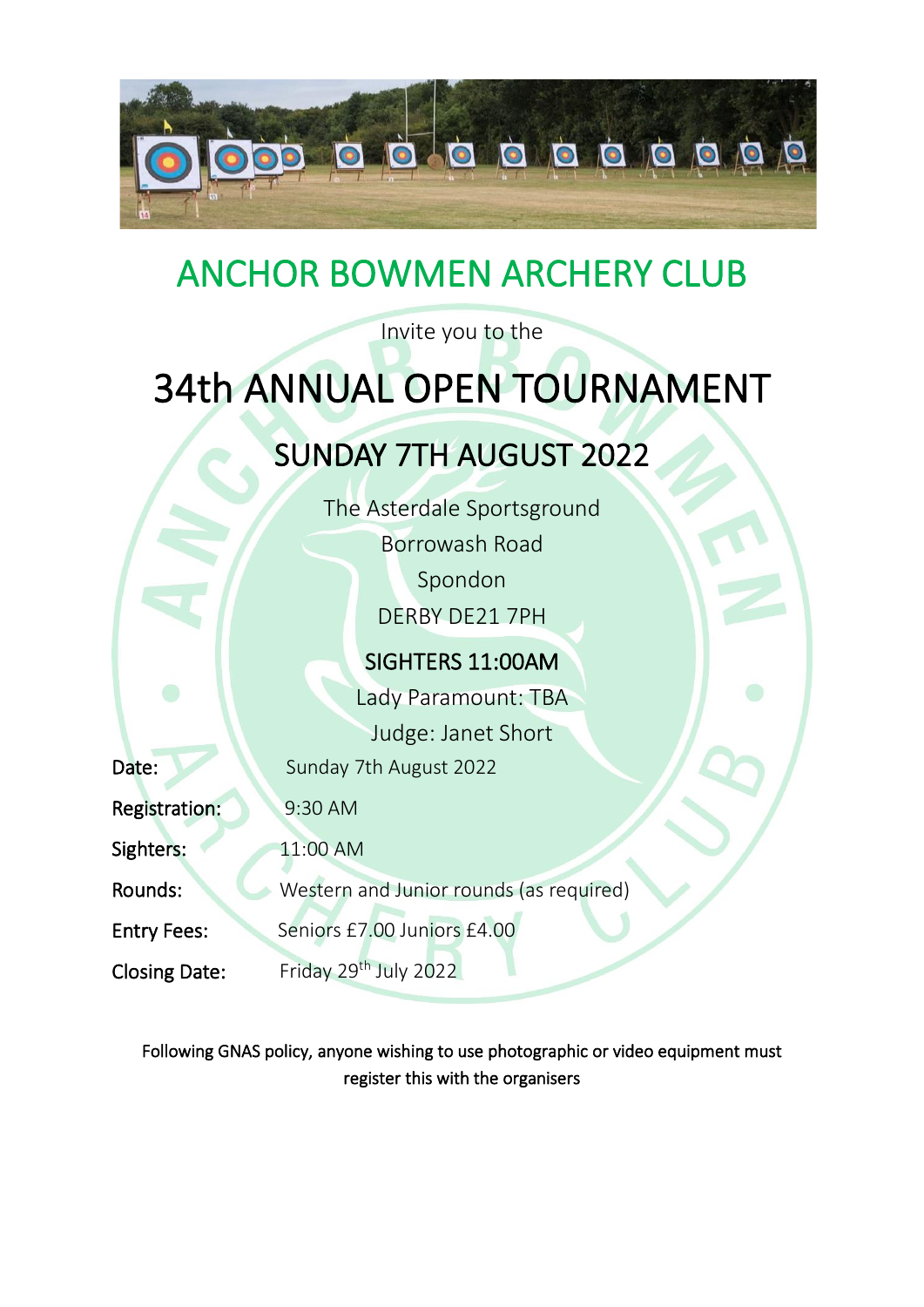

### AWARDS

Trophies: Recurve

1st Lady 1st Gentleman 1st Junior Girl

1st Junior Boy

1st Team (Western Round)

#### Compound and Longbow

1st Lady

1st Gentleman

Compound Team (Western Round)

Open

Highest Handicap Score Best Gold

Medals: Necurve

1st,2nd,3rd Lady

1st,2nd,3rd Gentleman

Juniors for each round dependant on entries

1st Team

Barebow

1st Lady

1st Gentleman

#### Compound and Longbow

1st Compound Team Other awards depending on entries

**Open** 

1st, 2nd, 3rd Handicap Score

Prizes:

Worst Black Prize Lady Paramount Prize